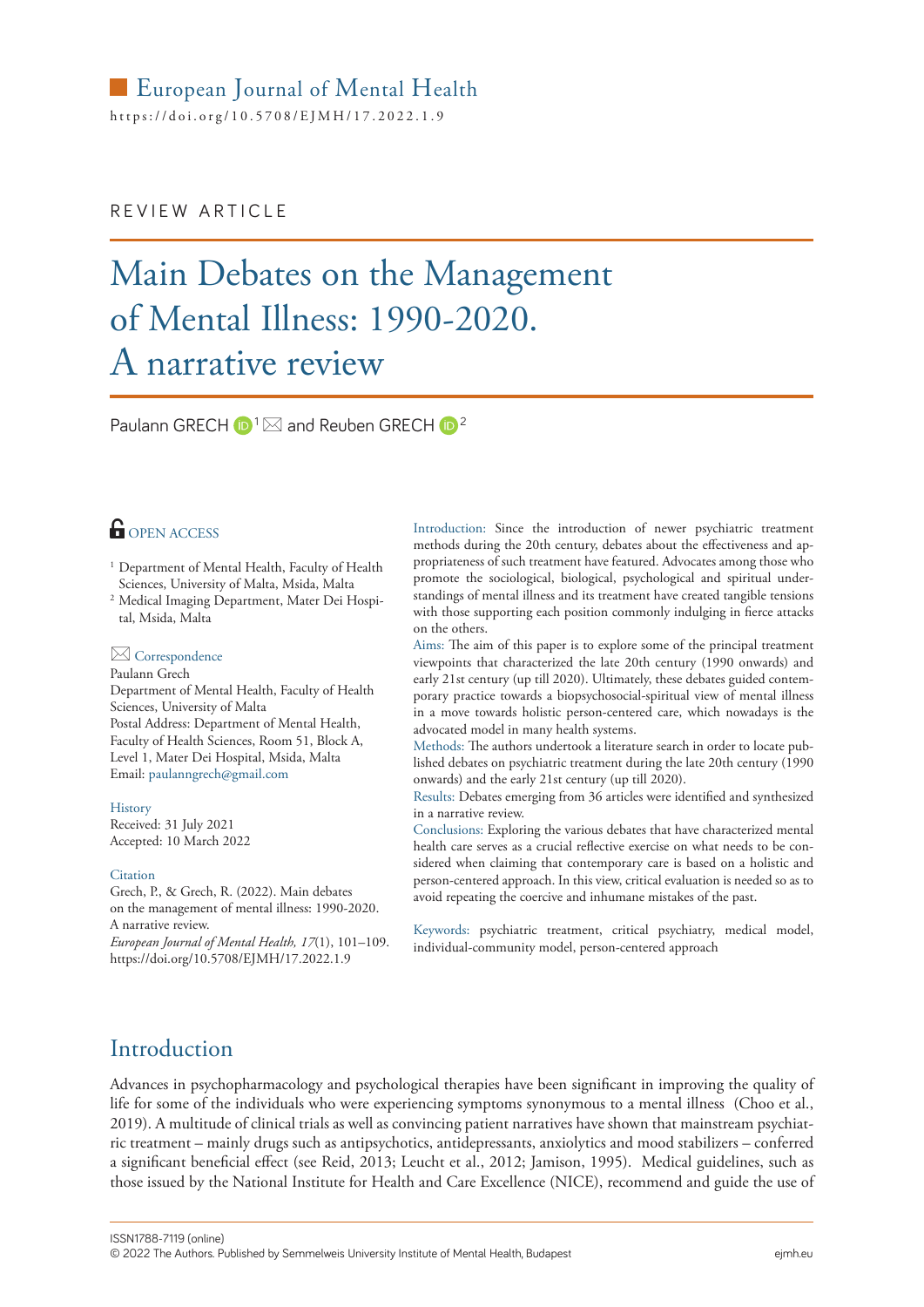drugs and psychological therapies in most of the psychiatric conditions found in the *DSM* and *ICD*. Furthermore, there seems to be a consensus on the move towards less restrictive community care, with hospitalization being left as a last resort (WHO, 2018). Still psychiatric treatment has been characterized by a history of opposing views, theories, debates and a confusing and non-conclusive ocean of clinical trials.

The aim of this paper is to explore some of the historical perceptions related to the treatment of symptoms that mental illness causes. We have divided the paper into two parts – the first segment (1) concerns opposing views on the appropriateness and effectiveness of psychiatric treatment. The second section (2) explores some contemporary alternative person-centered and holistic approaches in mental health. This paper includes debates linked to the Medical Model as well as those that characterize the Individual-Community Model. The terms used by the authors during the different debates shall reflect those used by the particular source that is being cited in that specific debate. However, the authors of this paper lean towards the Individual-Community Model as a theoretical framework.

# **Methods**

The authors undertook a literature search in order to locate published debates related to psychiatric treatment that featured during the late 20th century (1990 onwards) and early 21st century (up till 2020). This was an era characterized by the introduction of new psychiatric medication and methods of treatment – some of which are still in use in contemporary psychiatry and mental health care. Key terms were identified by carrying out focussed and expanded searches on the MeSH On Demand interface. The key terms used were *mental disorders, survivor movement, mental health treatment, mental illness management, psychiatric medication, critical psychiatry, mental illness debates* and *mental health services*. These were then entered in selected databases, namely The Cochrane Central Register of Controlled Trials, EMBASE, MEDLINE and PsycINFO. We used filters and limiters accordingly to limit the results in terms of relevance and the time limit of the search was set to 1990–2020. The Critical Psychiatry Network article database was also searched manually to identify additional sources. These debates emerging from the final 36 articles that were filtered from the results according to set inclusion and exclusion criteria were then synthesized in a journey, which shall be presented in the following section.

# Results and Discussion

### The Effectiveness of Psychiatric Drugs

### *A Crusade Against Drug Effectiveness*

During the mid-late 20th century, the introduction of psychiatric drugs marked what is often considered to be the new era for mental health. Bestowed with the title "pharmacological revolution", it stood as a remarkable technological achievement and played a role in downsizing psychiatric asylums. In his review of the "psychiatric revolution", Scull (2010) noted that the introduction of these new medications was not the only factor responsible for the demise of the traditionally oppressive psychiatric system. Others such as fiscal considerations and deliberate adjustments in state policy significantly drove deinstitutionalization. Psychiatric drugs, however, completely changed the practice of psychiatry as well as its status in society. Chlorpromazine and similar antipsychotic drug types were the first ones to be introduced, providing psychiatry with a treatment type that was simple to administer although it was ultimately responsible for iatrogenic illness. The phenothiazines lessened the severity of symptomatology and provided relief for some patients. In this view, these drugs received an eager welcome by professionals and patients especially when considering that before their introduction, psychiatric treatment had merely consisted of social restraint. Quickly, these drugs became a major source of profit for the industry notoriously termed "Big Pharma" which had discovered the benefits linked to the marketing of drugs that had the potential to change people's moods (Scull, 2010). The introduction of Prozac was another milestone in the revolution and such a successful one that it changed many perspectives on mental disorder. However, the new drugs were not magical cures that provided a permanent solution to psychiatric problems. Gradually, doctors and other reviewers raised critical stances which birthed the emergence of widespread debates in the medical and social world.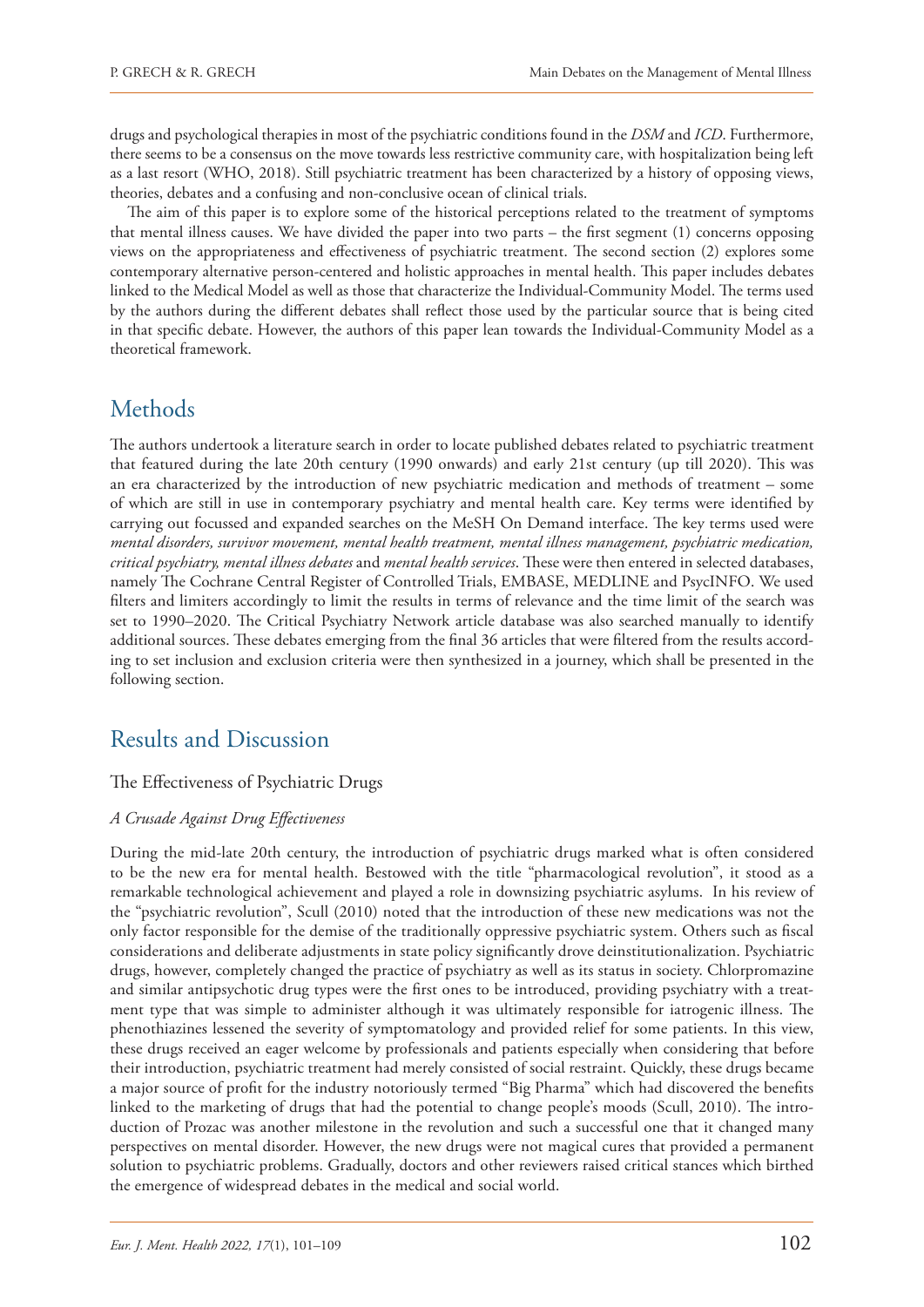The effectiveness of psychotropic drugs has been one of the most controversial areas over the years. Figures like Moncrieff (2013a, 2013b), Healy (2016) and Breggin (2006) have presented research that contradicts the promoted and evidenced effectiveness of commonly used drug types in psychiatry. Bracken (2012) stated that the evidence that psychiatric drugs function through a placebo effect cannot be contradicted. The author cited two meta-analyses, carried out by Turner and Kirsch, which have concluded that in 80% of the cases explored through individual studies, the improvement seen was very much comparable to that experienced by participants in placebo groups.

Double (2001) acknowledged that reviewing the literature about the effectiveness of psychiatric drugs remains a complex task due to the vast number of studies, different methodologies, and the need to appraise the quality of studies located. Several researchers have endeavored to undertake this process. Double (2001) described how in 1974, Morris and Beck were amongst the first to synthesize the data available by looking at trials published over a 14-year period. Their results showed that in more than half the cases, antidepressants were more effective than placebo. However, Bracken and Thomas (2004) theorized that the main mode of antidepressants' function is through the generation of hope. Since hope may be generated through alternative, less invasive methods, the authors postulated that discourse in mental health should feature issues such as hope, meaning, and values.

Kirsch (2011) reported that a significant difference between placebo and antidepressants is only witnessed in very severe cases of depression. In 1995, Moncrieff had also explored the effectiveness of the mood stabilizer lithium and expressed dissatisfaction due to her observation that results obtained are neither clear nor significantly demonstrated:

Differences between lithium and placebo treatment in several of the trials were probably attributable to discontinuation of lithium increasing the likelihood of manic relapse in placebo treated subjects. In the largest prospective trial, treatment conditions for the two groups were not comparable (Prien et al., 1973), and in another prospective trial only a select group of subjects were considered and results were presented in a way which impedes a proper understanding of the data. (Moncrieff, 1995, p. 571)

In a later trial by Bowden et al. (2000), which is considered as the largest clinical trial in this area, there was no significant difference in the participating individuals' response rates to lithium and to a placebo. In addition to the fact that the effectiveness of drugs has been placed under scrutiny, Evans (2004) also cautioned about the inadequacy of the double-blind methodology that is used in many clinical trials. This is due to several factors. For instance, participating individuals may note that the placebo tablets that they have been taking taste differently from the usual medication. Active medication may also be characterized by side effects that distinguish it from a placebo. Treatment that is regularly used to manage psychosis has also been under scrutiny. In 1998, Thornley and Adams explored the effectiveness of drugs used in the treatment of schizophrenia over the past 50 years. A total of 2000 trials were included in the review. The findings showed that the overall quality of the studies was poor and this may have led to inaccurate overly positive results in relation to the effectiveness of these drugs (Thornley & Adams, 1998). Thomas and Bracken (1999) discussed how rather than viewing drugs as the medical cure, it is advisable to talk and describe the experience of psychosis during a dialogue with the person:

It is often assumed that in irrational states, such as psychosis, there are constraints on a person's ability to act autonomously. This view may be used as justification by a psychiatrist to disregard the patient's treatment preferences. But situations in which a person is irrational in all aspects of thought, will and action are rare. (p. 328)

In 2010, Irving Kirsch compiled his research around this area in a book called *Antidepressants: The Emperor's New Drugs*. His views were similar to that of other leading figures, and he outlined his concern that the drug industry may be a culprit in promoting the pseudo-effectiveness of psychiatric drugs:

The drug effect seemed rather small to us, considering that these medications had been heralded as a revolution in the treatment of depression – blockbuster drugs that have been prescribed to hundreds of millions of patients, with annual sales totalling billions of pounds. (Kirsch, 2010, p.11)

This concern echoes the thoughts of critical psychiatrists in relation to the evidence base underlying the biomedical model. Notably, Kirsch did not shun the use of medical treatment as he realized that this may be of use in particular cases.

In 2013, Peter Breggin, another prominent figure in the effort to limit the abusive prescription of psychotropic drugs, presented a guided system to psychiatric drug withdrawal in his book: *Psychiatric Drug Withdrawal:*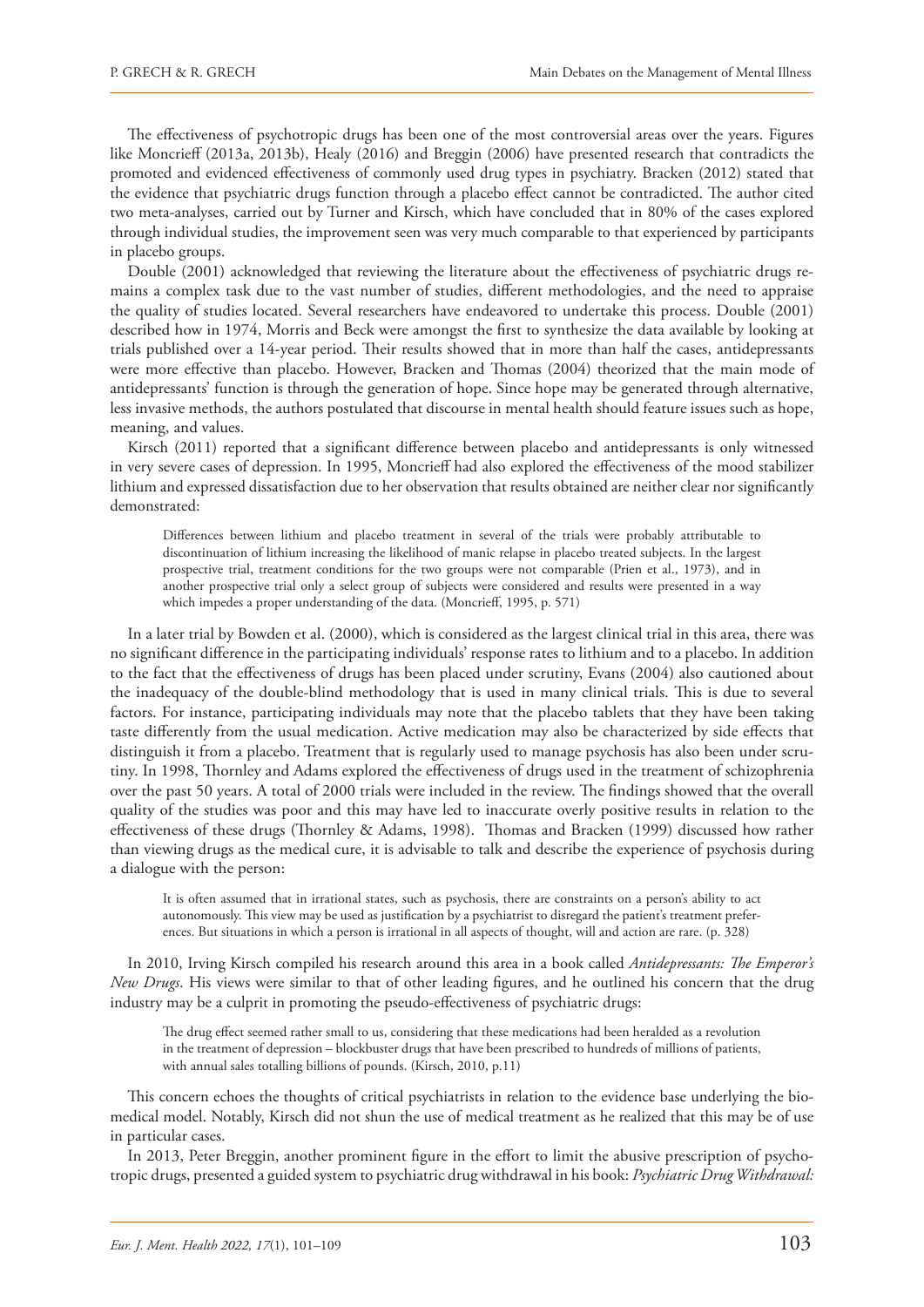*A Guide for Prescribers, Therapists, Patients and Their Families*. The aim of the book was to offer guidelines to assist the prescriber and therapist in helping individuals to withdraw from psychiatric drugs. Breggin (2013) elucidated how research revealed the danger of long-term exposure to psychiatric drugs due to their relation to obesity, diabetes, heart disease, abnormal movements, and a detrimental effect on the quality of life. These dangers have led Breggin to advise that the best option in modern psychiatry is to encourage withdrawal from psychiatric drugs.

#### *Counter Arguments*

Despite the convincing nature of these arguments, which indeed research supports, it is interesting to note that the opposing side of the argument is similarly based on a multitude of studies which seemingly demonstrate the effectiveness of the commonly used drug types in psychiatry (Kohler et al., 2014; Maher et al., 2011; Vieta et al., 2010). Leading figures in this area, such as Leucht et al. (2012) have cautioned against the crusade opposing psychiatric drugs due to the consequences that it can have on patients: "In this context, many psychiatric drugs not only improve the acute episode but also prevent further episodes. Patients with severe, recurrent depression might have 20 episodes in their lifetime, which could be reduced by medication to 10" (p. 103). They argued that controversy about medication effectiveness can result in patients who decide to discontinue their medication – this can easily be a catalyst to suicide or relapse. These researchers devoted considerable effort to proving the effectiveness of psychiatric drugs through various randomized controlled trials and meta-analysis. One particular study involved an overview of 94 meta-analyses in an attempt to demonstrate that the degree of psychiatric drug effectiveness compares well to other drugs used in general medicine (Leucht et al., 2012). In an echo of Moncrieff and Cohen's views (2009), it has to be said that whilst the consequence of stopping effective medication is acknowledged, it may be equally harmful to mislead individuals into believing that psychiatric drugs are overly effective or can provide a cure. In a chain of publications, Moncrieff distinguished between a *drug centered model* and a *disease centered model* (See Moncrieff, 2013b; Moncrieff, 2010; Moncrieff, 2009). She described how the drug centered model may be more empowering as it views psychiatric medication as an extrinsic substance that mainly works through producing cognitive and emotional suppression:

The disease centred model is captured by the idea that drugs act by correcting or partially correcting an underlying biological lesion, analogous to the way the action of most drugs in general medicine is understood. In contrast the drug centred model suggests that drugs work by inducing their own abnormal brain states. (Moncrieff, 2013b, p. 296)

This suppressed state may be beneficial in certain circumstances, such as in acute psychotic states. However, in an example brought by Moncrieff and Cohen (2009), once the acute episode has been controlled, the person may then decide to stop antipsychotic drug use and instead engage in alternative forms of maintenance treatments (p. 151). This is different and probably more beneficial than adherence to the disease centered model which assumes that psychiatric medication is physiologically corrective.

These debates on treatment models raged throughout the process of deinstitutionalization that saw the downsizing of several psychiatric hospitals in the late 20<sup>th</sup> century. In Western industrialized nations, the number and size of asylums had increased dramatically over the nineteenth century. These were planned to be humane places where patients could live comfortably whilst receiving treatment, as opposed to the prison-like asylums of the past – a push towards "moral care". Despite these principles, these asylums became overworked, non-therapeutic, geographically isolated, and uncaring to patients (Wright, 1997). By the turn of the century, rising admissions had resulted in severe congestion, posing several challenges for mental facilities. Funding was often withdrawn, particularly during economic downturns and warfare. Patients were starved to death at asylums because of terrible living circumstances, lack of cleanliness, overcrowding, ill-treatment, and abuse (Fakhoury & Priebe, 2007). Although asylum numbers continued to rise until the 1950s, the first community-based solutions were proposed and provisionally adopted as early as the 1920s and 1930s. Supportive housing as well as specialized teams were among the community services that emerged. Although deinstitutionalization benefited the vast majority of patients, it is not without flaws. Some argued that it was a failed step in the right direction, claiming that contemporary society suffers from a "re-institutionalization" issue (Fakhoury & Priebe, 2007). Thus, deinstitutionalization left some homeless or without care (Eisenberg & Guttmacher, 2010), resulting in the formation of "psychiatric communities" instead of a successful move towards "community psychiatry".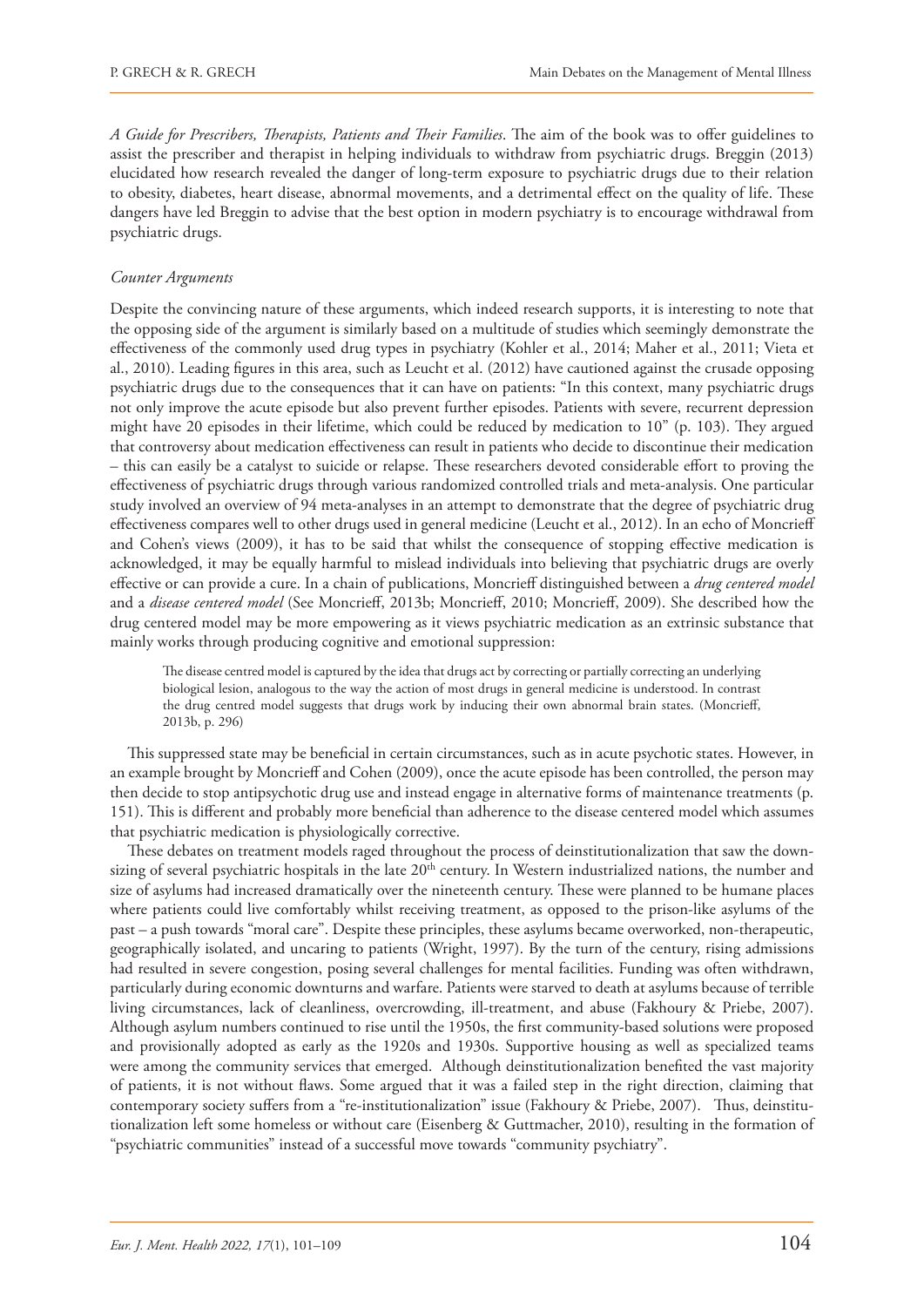### Contemporary Alternative Approaches

### *The Psychosis Example*

Dutch psychiatrist Marius Romme has been one of the early 21<sup>st</sup> century pioneers in developing alternative approaches which view symptoms characteristic of psychosis as meaningful, as phenomena that must be explored and understood rather than suppressed or disguised. He posited that accepting and coping with auditory hallucinations – a symptom that is often attributed to a state of psychosis – can enhance one's quality of life in a better way than simply ignoring the voices (Romme, 2009). Indeed, as a result of his empirical work, he concluded that struggling against the voices only causes them to become stronger. In his publications, such as *Accepting Voices* (Romme & Escher, 1993) and *Making Sense of Voices* (Romme & Escher, 2000), as well as others published in the journal *Mind*, Romme described an innovative approach involving the extraction of meaning from psychosis. This may be painful for some people due to the realization and facing of difficulties. Professionals aim to facilitate this process for the person and guide them by acknowledging that the individual's explanatory framework may be different from that of the professional's as seen in the following service user narrative presented by Romme (2007):

Every time, when I was released from hospital and went back to normal life, there was this reduction of possibilities in my life. Nearly ten years later, I was not interested in anything anymore. It took me quite a while to see the relationship between my voices and my life, so I realized that when I was angry and did not express my anger the voices became angry at me. (section 3-4)

This approach is synonymous with the *Hearing Voices Network*, originally founded by Marius Romme in the Netherlands, which has been developed in other countries such as the UK. These movements are concerned with the normalization rather than the medicalization of the psychotic experience and are active in raising awareness about alternative ways of coping: "So, accepting is not concretely accepting everything of the voices as they are perceived, but is the beginning of looking differently at them; normalising them; being with many others who hear voices; creating hope and opening personal possibilities" (Romme, 2007, section 3).

The debate surrounding "medicalization" and "normalization" highlights two different concepts that manifest during the management of mental illness. Medicalization is commonly associated with the medical model, having the primary target of attaching a medical label to the presenting symptoms of mental illness and the provision of medications to eliminate them. In this view, success is measured by the level of symptom reduction. Contrastingly, normalization is concerned with ameliorating the individual's quality of life, something not necessarily brought about by the elimination of symptoms. Instead, the overarching philosophy is a focus on personal satisfaction and quality of life. Rather than singling out the symptoms as "abnormalities" that need to be medicated, they are viewed as normal variations within the human population that one can learn to manage and live with using various ways. Whilst medication is not excluded from a "normalization" point of view, it is perceived as a means to enhance quality of life rather than as a permanent end (solution) to a medical problem. On the plus side, normalization has been considered as more enabling and a positive move towards humane care as well as the lessening of stigma by increasing mental health awareness. However, it has also led to a rise in misdiagnoses, misperceptions and higher prevalence rates as a result of people mischaracterizing typical feelings like sadness as depression (Frances, 2010).

Psychologist Rufus May advocates a similar approach to Romme's; May's main focus is to introduce alternatives to medical labeling and management of psychiatric symptoms, particularly, psychosis. In the documentary *The Doctor who Hears Voices,* produced by Regan (2008), May provided an overview of the "voice dialogue technique" that can be used to engage in a therapeutic relationship with a person who is experiencing auditory command hallucinations. He explained that "supporting people in a force-free way through their spiritual and emotional crises takes resources. Not more resources, just a different emphasis in how they are used." (May, 2008, paragraph 11). Such symptoms would normally probably merit an admission to a psychiatric hospital were a mainstream approach to be applied:

In terms of care for psychosis, force is at the centre of the state's approach to treatment. Neuroleptic drug treatment (under the pseudonym anti-psychotic medication) is presented as the treatment of choice for people with unusual beliefs, behaviours or experiences; Treatment of choice for those who have no choice. Most first admissions to psychiatric hospitals are characterised by a 'try this medication or if you don't we'll have to force you to take it' approach. Maybe we should rename mental health services 'psychiatric drugging services'! (May, 2005, paragraph 18)

Earlier in the 20<sup>th</sup> century, this phenomenon of medical force had been explored in depth by Parsons (1951) in his book "*The Social System*". His main claim was that social control is present in all social relations – this also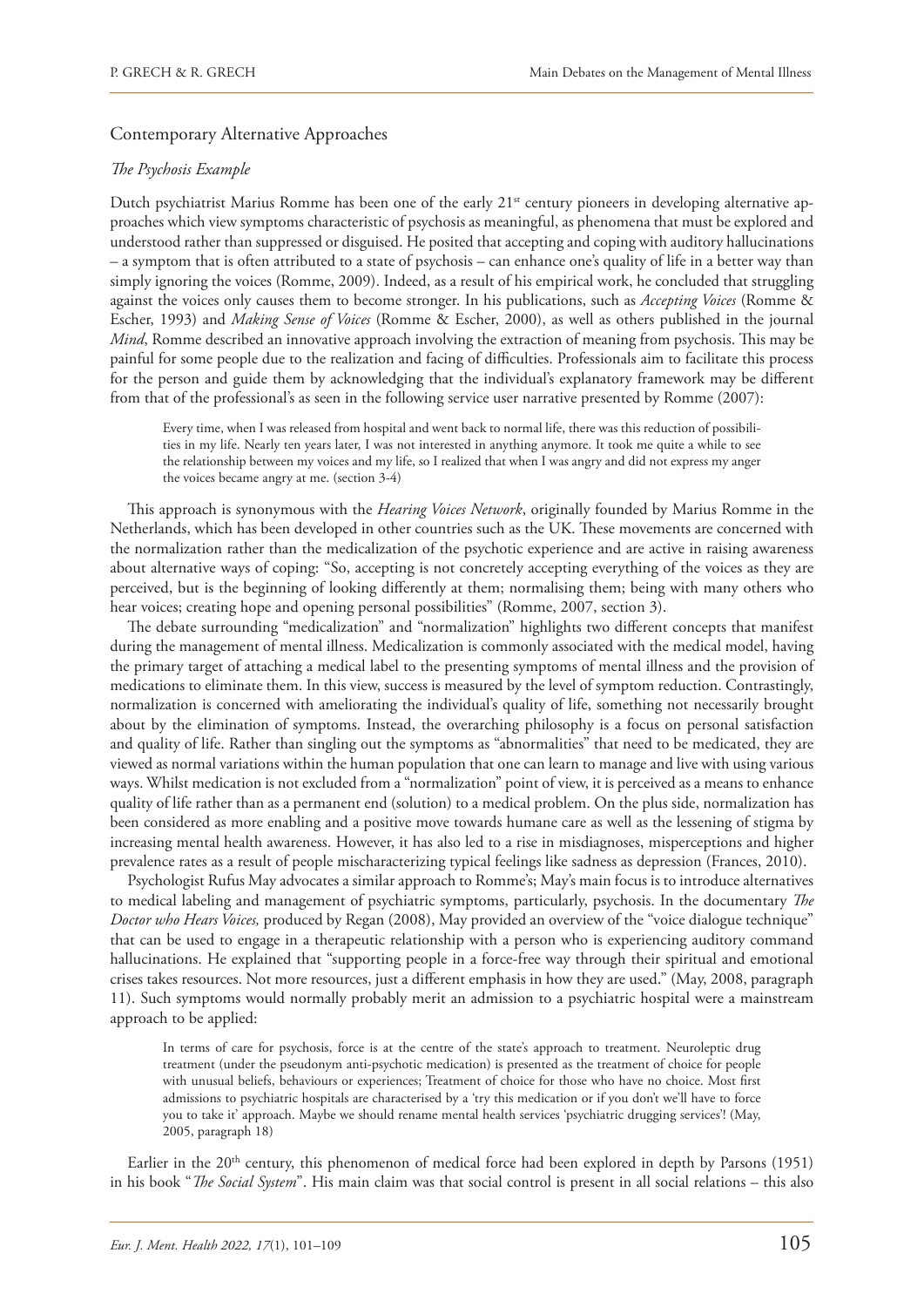applies to the doctor-patient relationship during which the doctor acts as an agent of control. In this relationship, the patient assumes the "sick role" and is expected to follow the doctor's guidance to recover. This becomes even more accentuated when an illness is more severe and the individual needs to rely on the doctor's expertise to a higher degree. Since the faking or mismanagement of illnesses can be detrimental to society, the doctor has been given the societal power to be in control of this "deviance" (sickness) and has a duty to assist the patient to return to normality. However, the move towards the 21<sup>st</sup> century brought with it greater access to information, especially through the virtual world. This has led to individuals who are more knowledgeable and who are ready to challenge medical authority, viewing the doctor-patient relationship as a "provider-consumer alliance" rather than as a sacred bond.

Other leading figures in this area include Sandra Escher (see Escher et al., 2003) who has worked with Marius Romme to produce various publications, Patricia Deegan (see Deegan, 2007), Tamsin Knight (See Knight, 2013) and Peter Lehmann (see Stastny & Lehmann, 2007).

#### *The Recovery Movement and the Person-Centered Approach*

Bracken (2012) noted that these controversial approaches may bring about changes in the way that psychiatrists and other professionals are trained since it seems as if the only skill needed to engage with those experiencing mental health challenges is the willingness to listen and to respect the individual. One of the most powerful contemporary movements, which may be viewed as lying midway between the critical psychiatry model and conventional psychiatry one is the *Recovery Model*. Warner (2010) explained that this refers to a focus on selfdetermination, empowerment, and interpersonal support – a focus on collaboration rather than adherence and compliance. Lieberman et al. (2008) added that educational programs, as well as structures such as user-run services and peer support, are important concepts in the recovery model, which constitutes a bio-psycho-socialspiritual model of care. As stated by Deegan (1996):

The recovery model is rooted in the simple yet profound realization that people who have been diagnosed with a mental illness are human beings. Those of us who have been diagnosed are not objects to be acted upon. We are fully human subjects who can act and in acting, change our situation. We are human beings, and we can speak for ourselves. We have a voice and can learn to use it. We have the right to be heard and listened to. We can become self-determining. We can take a stand toward what is distressing to us and need not be passive victims of an illness. We can become experts in our own journey of recovery. (p. 92)

Ultimately, this is the spirit within the contemporary move towards a person-centered approach, which focuses on offering care that is personalized, coordinated and enabling whilst treating those seeking care (and their loved ones) as individuals and as equal partners (The Health Foundation, 2014). In the 1940s, Carl R. Rogers pioneered the "person-centered approach" in the United States through his realization that the practitioner's attitudes were just as crucial as his skills (Kirschenbaum, 2020). In this view, therapeutic interactions are potentially successful if the practitioner is able to really embrace the client in the moment, enter the client's frame of reference, and express an empathetic acceptance to the patient. Rogers used the phrase "client-centered" to define his approach to therapeutic interactions as a result of his intensive attention on the client's inner experience. His book "Client-Centered Therapy" (Rogers, 1951) bore a significant impact on the helping professions. In one of his writings, he stated that when a practitioner conveys unconditional positive regard and empathic understanding to the extent that the client feels the professional's genuineness, the "necessary and sufficient circumstances for therapeutic personality change" are present (Rogers, 1957, p. 95). Although Rogers used the term "client-centered", "person-centered" was considered by others as a better phrase to characterize the therapeutic connection, which is, after all, a relationship between two people and not just one (Kirschenbaum, 2020). After Rogers' death in 1987, the person-centered movement continued to spread over the globe and has now become one of the leading approaches to mental health treatment in some countries, particularly in Europe. This approach, and the rise of the recovery movement, provided alternatives to the Medical Model, leading the way to a more humane management of mental illness.

# Strengths and Limitations

Whilst quality assurance efforts were employed during the design stage of this narrative account, a number of strengths and limitations characterized the process. The main strengths identified entail the robustness of the search strategy for locating literature on the topic, the critical evaluation of the resulting documents, and the inclusion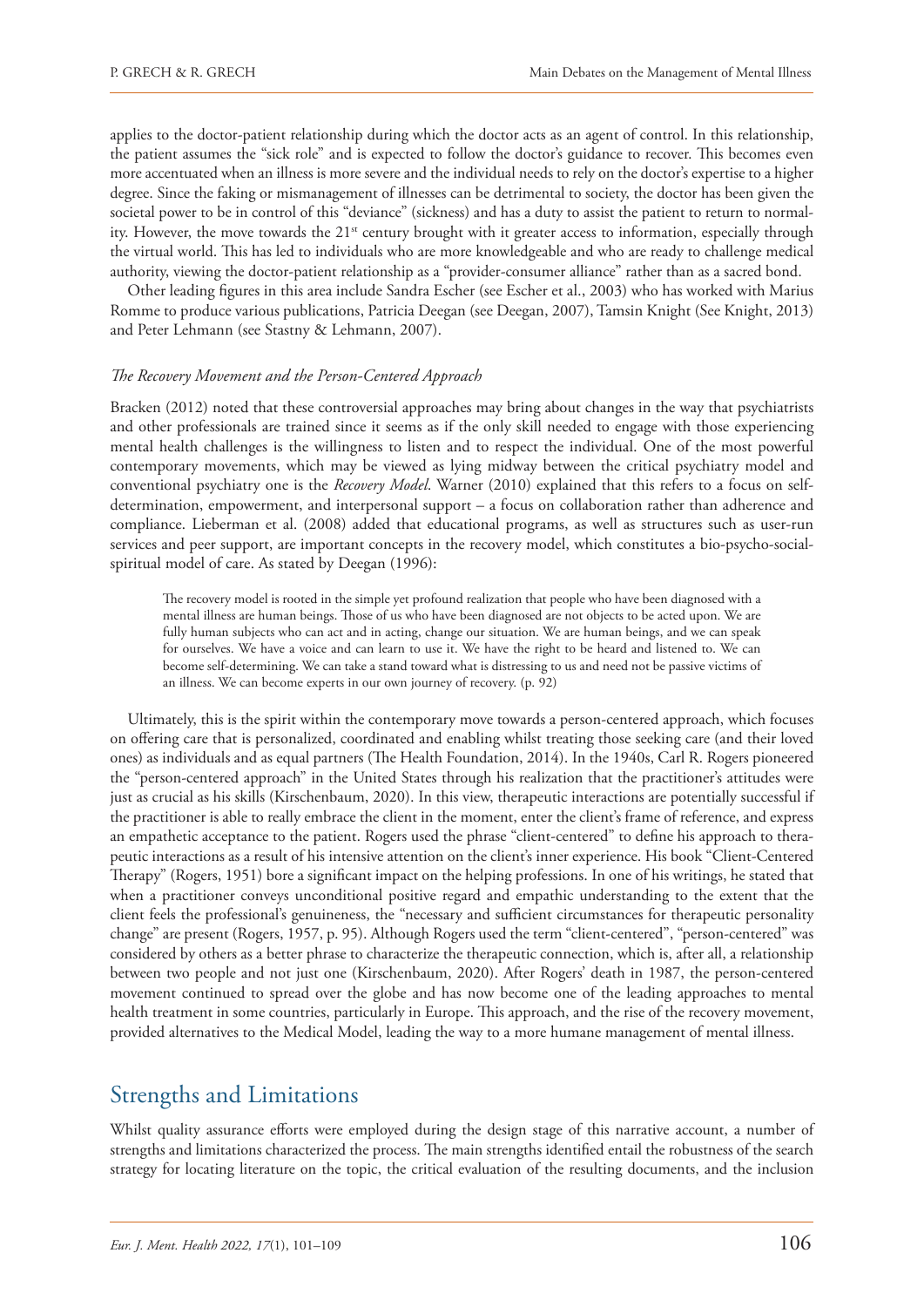of debates emerging from different professional and philosophical viewpoints. Although search keywords were selected to target a wide range of potential articles emerging from different disciplines, it is acknowledged that other potentially important keywords may have been invariably omitted. Finally, whilst the 30-year time span selected was a vital period in the development of contemporary mental health services, important changes that took place during the 1950's could have added further perspective to the debates.

# Conclusion, Implications and Future Directions

On reflection, it appears as if the alternative approaches to biomedical psychiatry that have just been described may add an interesting tangent to the range of psychiatric services and treatment options available in the 21<sup>st</sup> century. However, a paucity seems to exist in the empirical evidence-base related to a number of these approaches, especially when compared to mainstream treatment options such as pharmacotherapy and psychotherapy. This journey through the history of "modern" psychiatric treatment highlights the multifaceted characteristics of mental health and its illnesses, with explanations and treatments lying on a spectrum that features social explanations, biological ones, psychological understandings, and spiritual beliefs. In view of all these considerations, selecting appropriate treatment options depends on feasibility and meaningfulness and not simply on effectiveness and availability. Conclusively, whilst many service providers and health carers claim that their practice stands based on a holistic and person-centered approach, this may not always be the case. This is where the debates and theories that have been explored in the paper may serve as a reflective exercise on the historical debates on mental health care, in a bid to facilitate a critical evaluation of contemporary practice.

#### **Funding**

There were no funding sources for this work.

#### **Author contributions**

Paulann Grech: conceptualization, design, methodology, investigation, project administration, data management, formal analysis, interpretation, writing original draft, writing review and editing.

Reuben Grech: conceptualization, design, methodology, investigation, formal analysis, interpretation, writing original draft, writing review and editing.

All authors gave final approval of the version to be published and agreed to be accountable for all aspects of the work in ensuring that questions related to the accuracy or integrity of any part of the work are appropriately investigated and resolved.

### **Declaration of interest statement**

The authors have no conflicts of interest to disclose.

#### **Ethical statement**

This manuscript is the authors' original work. Human participants have been not involved in this study. No ethical approvement, informed consent or data handling policy was needed.

### **ORCID**

Paulann GRECH D <https://orcid.org/0000-0001-5485-0893> Reuben GRECH D <https://orcid.org/0000-0002-3518-5880>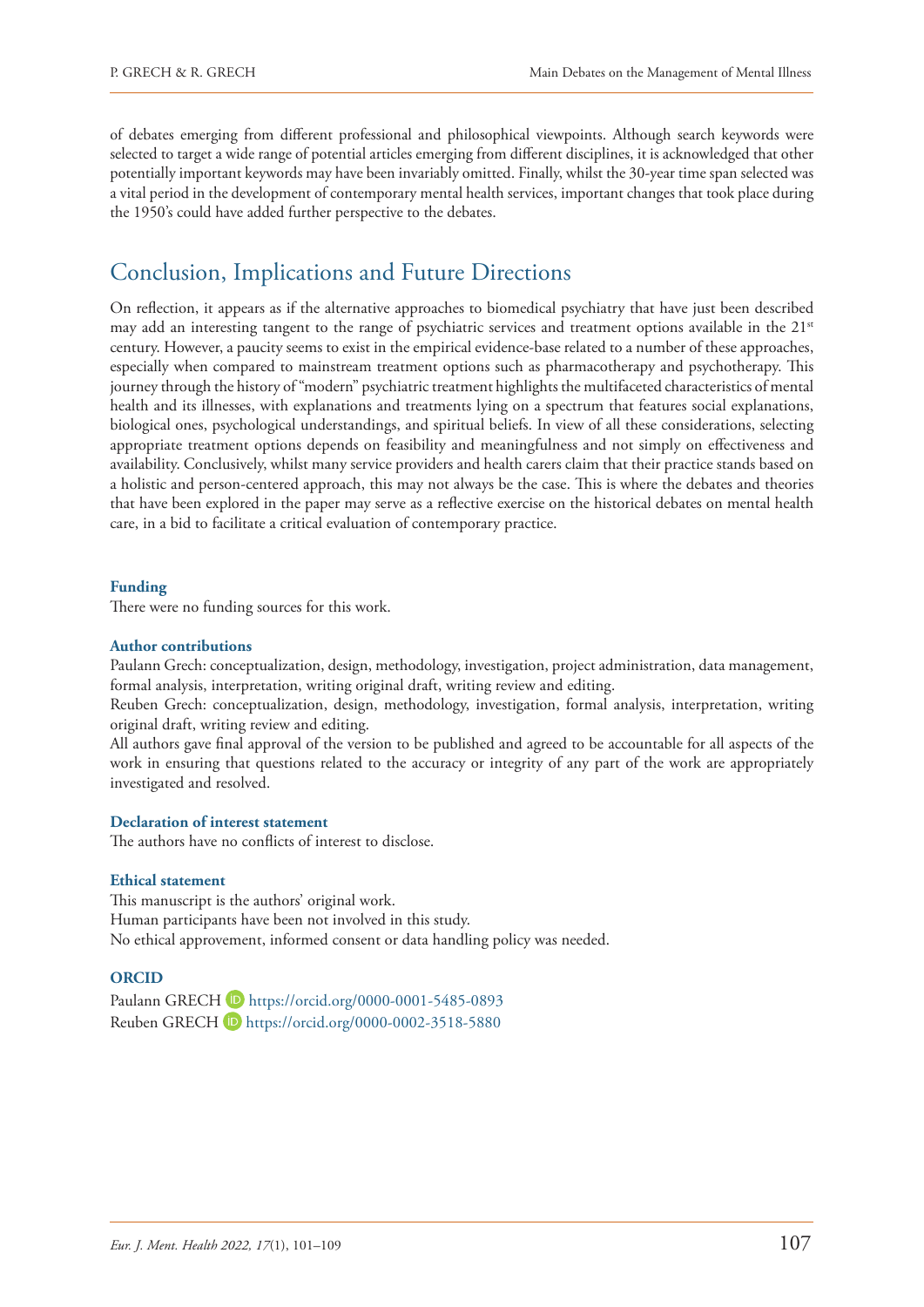# References

- Bowden, C., Calabrese, J. R., McElroy, S. L., Gyulai, L., Wassef, A., Petty, F., Pope Jr., H. G., Chou, J. C.-Y., Keck Jr., P. E., Rhodes, L. J., Swann, A. C., Hirschfeld, R. M. A., & Wozniak, P. J. (2000). A randomized, placebo-controlled 12-month trial of divalproex and lithium in treatment of outpatients with bipolar I disorder. *Archives of General Psychiatry*, *57*(5), 481–489. <https://doi.org/10.1001/archpsyc.57.5.481>
- Bracken, P. (2012). Psychiatric power: A personal view. *Irish Journal of Psychological Medicine*, *29*(1), 55–58. <https://doi.org/10.1017/S0790966700017638>
- Bracken, P., & Thomas, P. (2004). Hope. *Open Mind*, 130. [https://www.criticalpsychiatry.co.uk/wp-content/uploads/](https://www.criticalpsychiatry.co.uk/wp-content/uploads/docs/hope-p-bracken-p-thomas-mind.pdf) [docs/hope-p-bracken-p-thomas-mind.pdf](https://www.criticalpsychiatry.co.uk/wp-content/uploads/docs/hope-p-bracken-p-thomas-mind.pdf)
- Breggin, P. R. (2006). Intoxication anosognosia: The spellbinding effect of psychiatric drugs. *Ethical Human Psychology and Psychiatry, 8*(3), 201–215.
	- <https://doi.org/10.1891/ehppij-v8i3a003>
- Breggin, P. R. (2013). *Psychiatric drug withdrawal*: *A guide for prescribers, therapists, patients, and their families.* Springer.
- Choo, C. C., Chew, P. K. H., Ho, C. S., & Ho, R. C. (2019). Quality of life in patients with a major mental disorder in Singapore. *Frontiers in Psychiatry*, *9,* 727. <https://doi.org/10.3389/fpsyt.2018.00727>
- Deegan, P. (1996). Recovery as a journey of the heart. *Psychiatric Rehabilitation Journal. 19*(3), 91–97. <https://doi.org/10.1037/h0101301>
- Deegan, P. E. (2007). The lived experience of using psychiatric medication in the recovery process and a shared decisionmaking program to support it. *Psychiatric Rehabilitation Journal*, *31*(1), 62–69.

<https://doi.org/10.2975/31.1.2007.62.69>

- Double, D. B. (2001). Integrating critical psychiatry into psychiatric training. In: C. Newnes, G. Holmes, & C. Dunn (Eds.), *This is madness too: Critical perspectives on mental*  health services (1<sup>st</sup> ed., pp 23-34). PCCS Books.
- Eisenberg, L., & Guttmacher, L. B. (2010). Were we all asleep at the switch? A personal reminiscence of psychiatry from 1940 to 2010. *Acta Psychiatrica Scandinavica*, *122*(2), 89–102. <https://doi.org/10.1111/j.1600-0447.2010.01544.x>
- Escher, S., Delespaul, P., Romme, M., Buiks, A., & Van Os, J. (2003). Coping defence and depression in adolescents hearing voices. *Journal of Mental Health*, *12*(1), 91–99. <https://doi.org/10.1080/09638230021000058>
- Evans, D. (2004). *Placebo: Mind over matter in modern medicine*. Oxford University Press.
- Fakhoury, W., & Priebe, S. (2007). Deinstitutionalization and reinstitutionalization: Major changes in the provision of mental healthcare. *Psychiatry, 6*(8), 313–316. <https://doi.org/10.1016/j.mppsy.2007.05.008>
- Frances, A. (2010, April 9). Psychiatric diagnosis gone wild: The "epidemic" of childhood bipolar disorder. *Psychiatric Times.*  [http://www.psychiatrictimes.com/articles/psychiatric-diag](http://www.psychiatrictimes.com/articles/psychiatric-diagnosis-gone-wild-epidemic-childhood-bipolar-disorder)[nosis-gone-wild-epidemic-childhood-bipolar-disorder](http://www.psychiatrictimes.com/articles/psychiatric-diagnosis-gone-wild-epidemic-childhood-bipolar-disorder)
- Healy, D. (2016). *Psychiatric drugs explained*. Elsevier.
- Jamison, K. (1995). *An unquiet mind*. Vintage Books.
- Kirsch, I. (2010). The Emperor's new drugs: Exploding the antidepressant myth. The Random House Group.
- Kirsch, I. (2011). Antidepressants and the placebo response. *Epidemiology and Psychiatric Sciences*, *18*(4), 318–322. <https://doi.org/10.1017/S1121189X00000282>
- Kirschenbaum, H. (2020). The History of the person-centred approach. *The Person-Centred Journal, 25*(1–2).
- Knight, T. (2013). *Beyond Belief: Alternative ways of working with delusions, obsessions and unusual experiences*. Peter Lehmann Publishing.
- Kohler, S., Gaus, S., & Bschor, T. (2014). The challenge of treatment in bipolar depression: Evidence from clinical guidelines, treatment recommendations and complex treatment situations. *Pharmacopsychiatry*, *47*(2), 53–59. <https://doi.org/10.1055/s-0033-1364004>
- Leucht, S., Hierl, S., Kissling, W., Dold, M., & Davis, J. M. (2012). Putting the efficacy of psychiatric and general medicine medication into perspective: Review of meta-analyses. *British Journal of Psychiatry*, *200*(2), 97–106. <https://doi.org/10.1192/bjp.bp.111.096594>
- Lieberman, J. A., Drake, R. E., Sederer, L. I., Belger, A., Keefe, R., Perkins, D., & Stroup, S. (2008). Science and recovery in schizophrenia. *Psychiatric Services*, *59*(5), 487–496. <https://doi.org/10.1176/appi.ps.59.5.487>
- Maher, A. R., Maglione, M., Bagley, S., Suttorp, M., Hu, J.-H., Ewing, B., Whang, Z., Timmer, M., Sultzer, D., & Shekelle, P. G. (2011). Efficacy and comparative effectiveness of atypical antipsychotic medications for off-label uses in adults: A systematic review and meta-analysis. *Jama*, *306*(12), 1359– 1369.

<https://doi.org/10.1001/jama.2011.1360>

- May, R. (2008, April 22). Rufus May Compassion not compulsion. *Rufusmay.com.* [https://rufusmay.com/2008/04/22/](https://rufusmay.com/2008/04/22/compassion-not-compulsion/) [compassion-not-compulsion/](https://rufusmay.com/2008/04/22/compassion-not-compulsion/)
- Moncrieff, J. (1995). Lithium revisited: A Re-examination of the placebo-controlled trials of lithium prophylaxis in manic– depressive disorder. *British Journal of Psychiatry*, *167*(5), 569–573.

<https://doi.org/10.1192/bjp.167.5.569>

Moncrieff, J. (2009). A critique of the dopamine hypothesis of schizophrenia and psychosis. *Harvard Review of Psychiatry*, *17*(3), 214–225.

<https://doi.org/10.1080/10673220902979896>

Moncrieff, J. (2010). Psychiatric diagnosis as a political device. *Social Theory & Health*, *8*, 370–382.

<https://doi.org/10.1057/sth.2009.11> Moncrieff, J. (2013a, August 13). Long-term antipsychotics: Making sense of the evidence in the light of the Dutch fol-

low-up study*. Mad in America*. [https://www.madinamerica.com/2013/08/long-term-antip](https://www.madinamerica.com/2013/08/long-term-antipsychotics-making-sense-of-the-evidence-in-the-light-of-the-dutch-follow-up-study/)[sychotics-making-sense-of-the-evidence-in-the-light-of-the-](https://www.madinamerica.com/2013/08/long-term-antipsychotics-making-sense-of-the-evidence-in-the-light-of-the-dutch-follow-up-study/)

[dutch-follow-up-study/](https://www.madinamerica.com/2013/08/long-term-antipsychotics-making-sense-of-the-evidence-in-the-light-of-the-dutch-follow-up-study/) Moncrieff, J. (2013b, November 21). Models of drug action.

*Joanna Moncrieff*. [https://joannamoncrieff.com/2013/11/21/models-of-drug](https://joannamoncrieff.com/2013/11/21/models-of-drug-action/)[action/](https://joannamoncrieff.com/2013/11/21/models-of-drug-action/)

- Moncrieff, J., & Cohen, D. (2009). How do psychiatric drugs work? *British Medical Journal*, *338*, b1963. <https://doi.org/10.1136/bmj.b1963>
- Parsons T. (1951). *The Social System*. Routledge & Kegan Paul.
- Regan, L. (Director). (2008). *The doctor who hears voices* [Film].

Reid, I. (2013). Are antidepressants overprescribed? No. *British Medical Journal*, *346*, f190.

<https://doi.org/10.1136/bmj.f190>